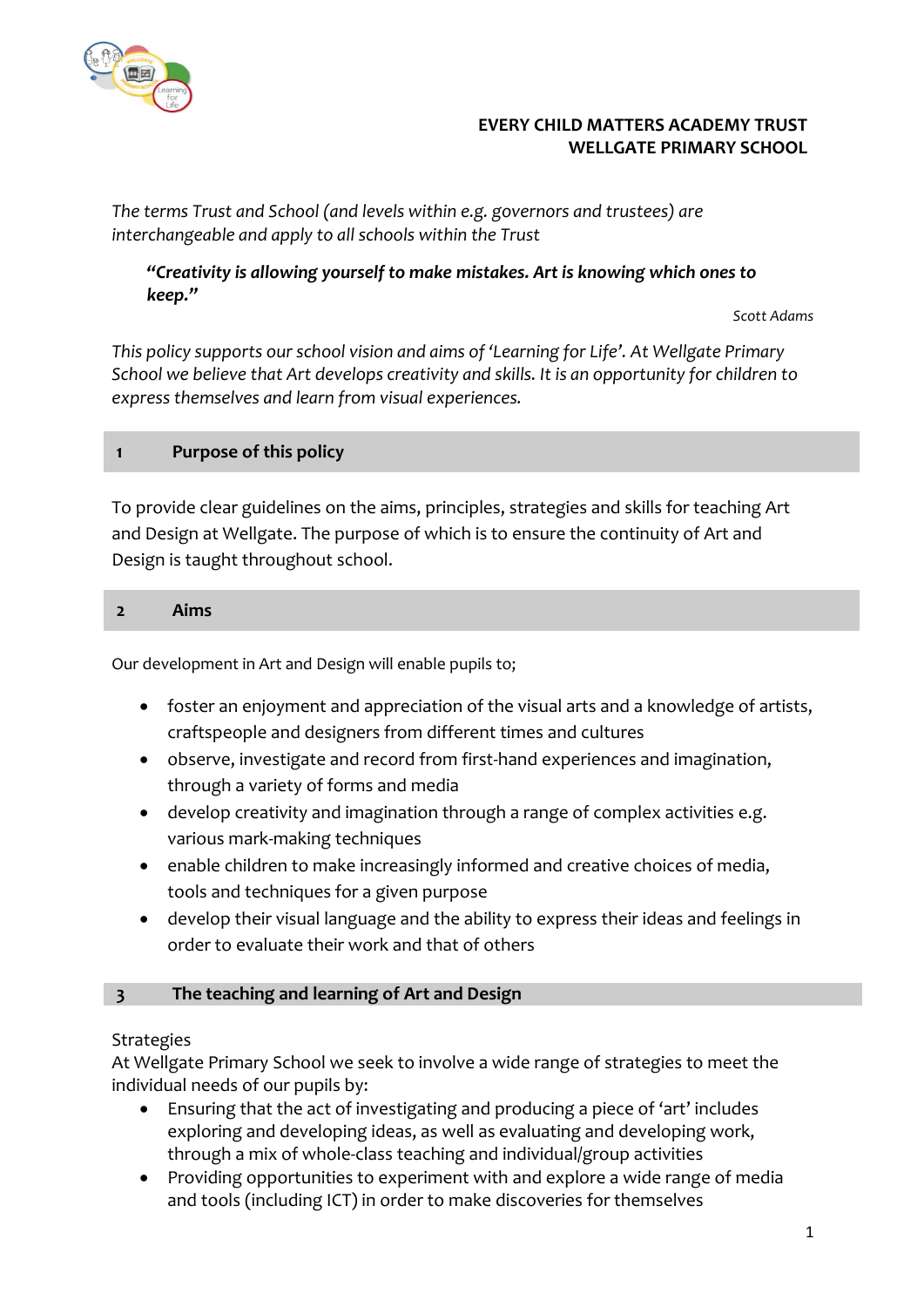

• Teachers drawing attention to good examples of individual performance as models for other children

We recognise the fact that we have children of differing ability in all classes, therefore we provide suitable learning opportunities for all of our children by matching the challenge of the task to the ability of the child. We achieve this through a range of strategies:

- Setting common tasks that are open ended and can have a variety of responses
- Setting task of increasing difficulty where not all children will meet the objective
- Grouping children by ability/mixed ability and setting different tasks for each group
- Providing a range of challenges with different resources
- Using additional adults to support the work of individual children or small groups

#### **4 Teaching Art and Design to children with Special Educational Needs**

We teach Art and Design to all our children, whatever their ability. Art and Design meets part of our school policy to provide a broad and balanced education for all our children. Pupils with Special Educational Needs are often able to develop confidence and express their feelings through Art and Design. Pupils with learning difficulties may find opportunities to excel in this particular area. We provide learning opportunities matched to the need of children with learning difficulties and also those who are "More Able", and we take into account the targets set for individual children in their Individual Educational Plans (IEPs).

### **5 ICT in Art**

ICT is a major resource that can be used in Art for:

- On screen painting: drawing and designing using appropriate software packages
- Research using CD ROM: encyclopedias of art collections
- The internet: researching artists and their work

#### **6 Art and Design planning**

For each year group, plans are intended to build on what has been taught and experienced previously and to cover all elements of Art and Design.

Experiences are intended to ensure that:

- Ideas can be explored and developed
- Materials, processes, tools and techniques can be investigated
- Opportunities are given for evaluating outcomes and identifying future changes
- Children learn about and experience crafts from other times and cultures